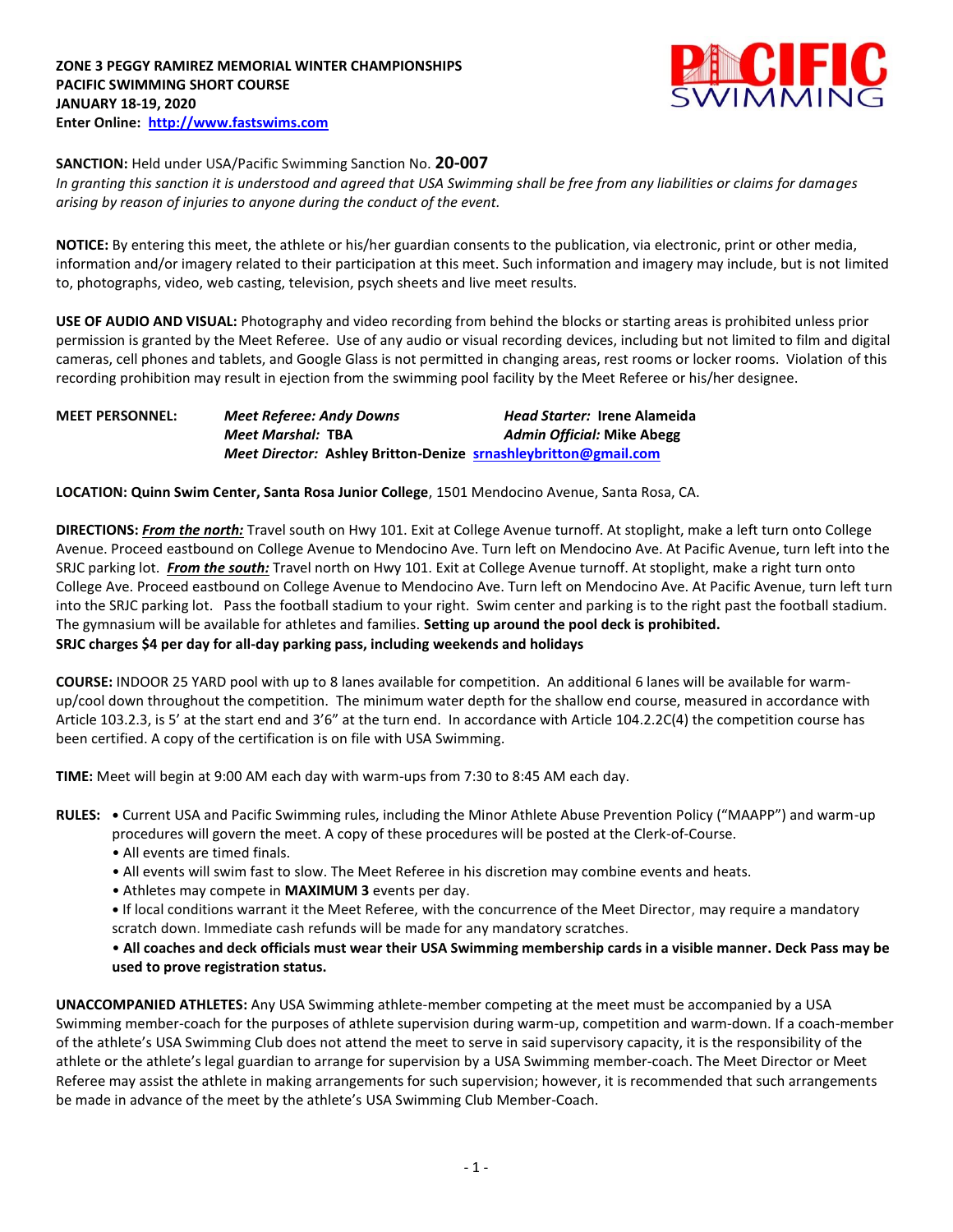**RACING STARTS:** Athletes must be certified by a USA Swimming member-coach as being proficient in performing a racing start, or must start the race in the water. It is the responsibility of the athlete or the athlete's legal guardian to ensure compliance with this requirement.

**RESTRICTIONS:** • Smoking and the use of other tobacco products is prohibited on the pool deck, in the locker rooms, in spectator

seating, on standing areas and in all areas used by athletes, during the meet and during warm-up periods.

- Sale and use of alcoholic beverages is prohibited in all areas of the meet venue.
- No glass containers are allowed in the meet venue.
- No propane heater is permitted except for snack bar/meet operations.
- All shelters must be properly secured.
- Deck Changes are prohibited.

• Destructive devices, to include but not limited to, explosive devices and equipment, firearms (open or concealed), blades, knives, mace, stun guns and blunt objects are strictly prohibited in the swimming facility and its surrounding areas. If observed, the Meet Referee or his/her designee may ask that these devices be stored safely away from the public or removed from the facility. Noncompliance may result in the reporting to law enforcement authorities and ejection from the facility. Law enforcement officers (LEO) are exempt per applicable laws.

 Operation of a drone, or any other flying apparatus, is prohibited over the venue (pools, athlete/coach areas, spectator areas and open ceiling locker rooms) any time athletes, coaches, officials and/or spectators are present.

**ELIGIBILITY:** • This meet is open ONLY to athletes registered in Zone 3 of Pacific Swimming. **Clubs not registered with USA Swimming and Pacific Swimming for the year 2020 may NOT be represented in this meet. Their athletes may compete as unattached if the individual athlete has a current 2020 USA Swimming/Pacific Swimming membership. Athletes must be 2020 members of USA Swimming.**

• Athletes must be current members of USA Swimming and enter their name and registration number on the meet entry card as they are shown on their Registration Card. If this is not done, it may be difficult to match the athlete with the registration and times database. The meet host will check all athlete registrations against the SWIMS database and if not found to be registered, the Meet Director shall accept the registration at the meet (a \$10 surcharge will be added to the regular registration fee). Duplicate registrations will be refunded by mail.

• Entries with **"NO TIME" will be will be REJECTED for events 1, 2, 3, 4, 5, 6, 17, 18, 19, 20, 21, 22, 23, 24, 25, 26, 35, 36, 37, 38, 39, 40, 41, 42, 43, 44, 55, 56, 57, 58, 59, 60, 63, 64, 65, 66, 67, 68, 69, 70, 71, 72, 73, 74, 75, 76, 77, 78, 79, 80, 81, 82, 83, 84, 85, 86. Time standards for this meet are listed in the events table. EVENTS 7, 8, 9, 10, 11, 12, 13, 14, 15, 16, 27, 28, 29, 30, 31, 32, 33, 34, 45, 46, 47,48, 49, 50, 51, 52, 53, 54, 61, 62, 87, 88, 89, 90, 91, 92, 93, 94, 95, 96, 97, 98, 99, 100, 101, 102, 103, 104, 105, 106, 107, 108, 109, 110, 111, 112, 113, 114 will be OPEN (no time standard).**

• Entry times submitted for this meet may be checked against a computer database and may be changed in accordance with Pacific Swimming Entry Time Verification Procedures.

• All athletes competing in relays must have qualified for and entered at least one individual event. **No "relay only" athletes will be permitted to compete.**

• Disabled athletes are welcome to attend this meet and should contact the Meet Director or Meet Referee regarding any special accommodations on entry times and seeding per Pacific Swimming policy.

- Athletes 19 years of age and over may compete in the meet for time only, no awards. Such athletes must have met standards for the 17-18 age group.
- The athlete's age will be the age of the athlete on the first day of the meet.

**ENTRY FEES:** \$4.00 per event plus an \$8.00 participation fee per athlete. Entries will be rejected if payment is not sent at time of request. No refunds will be made, except mandatory scratch downs. **Relay entries -** \$9.00 per relay team; check must accompany the relay entry form to the Clerk of Course by 9:30 AM each day.

**ONLINE ENTRIES: FASTSWIMS:** To enter online go to **[www.fastswims.com](http://www.fastswims.com/)** to receive an immediate entry confirmation. This method requires payment by credit card. FastSwims charges a processing fee for this service, 6.5% of the total Entry Fees plus \$0.75 per transaction, regardless of number of athletes. Please note that the processing fee is a separate fee from the Entry Fees. If you do not wish to pay the processing fee, enter the meet using a mail entry. Entering online is a convenience, is completely voluntary, and is in no way required or expected of an athlete by Pacific Swimming. Online entries will be accepted through Wednesday, **January 8, 2020**

**RELAYS:** Relays will be swum in the middle of the meet on Saturday and Sunday. Relays cards for all relays are due to Clerk of Course no later than 9:30 AM each day. Relays may be entered electronically via FastSwims. No "Relay Only" athletes will be permitted to compete.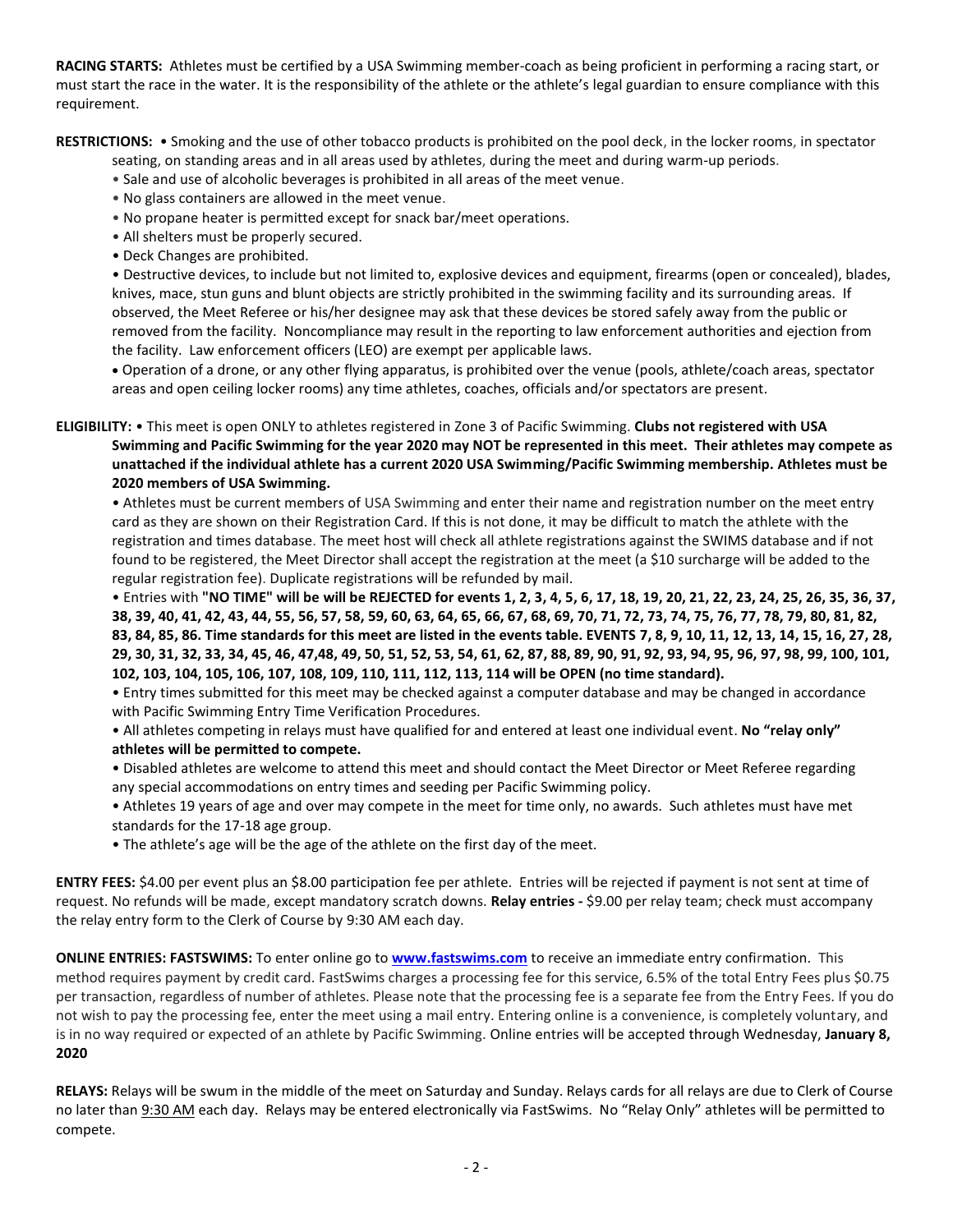**MAILED OR HAND DELIVERED ENTRIES**: Entries must be on the attached consolidated entry form. Forms must be filled out completely and printed clearly with athlete's best time. Entries must be postmarked by midnight, Monday, **January 6, 2020** or hand delivered by 6:30 p.m. Wednesday, **January 8, 2020**. No late entries will be accepted. Requests for confirmation of receipt of entries should include a self-addressed envelope.

## **Make check payable to**: **Pacific Swimming Zone 3**

| <b>Mail entries to: Ashley Britton-Denize</b> | Hand deliver entries to: Ashley Britton-Denize |  |  |  |  |  |
|-----------------------------------------------|------------------------------------------------|--|--|--|--|--|
| <b>PO Box 317</b>                             | 455 Ridgway Ave                                |  |  |  |  |  |
| Santa Rosa, CA 95402                          | Santa Rosa, CA 95401                           |  |  |  |  |  |

**CHECK-IN:** The meet will be deck seeded. Athletes must check-in at the Clerk-of-Course. No event shall be closed more than 30 minutes before the scheduled start of the session. Close of check-in for remaining events shall be no more than 60 minutes before the estimated time of the start of the first heat of the event. Athletes who do not check in will not be seeded in the event.

**SCRATCHES:** Any athletes not reporting for or competing in an individual timed final event that they have checked in for shall not be penalized. Athlete who must withdraw from an event after it is seeded are requested to inform the referee immediately.

**AWARDS:** Awards will be given to the coach or club representative at the end of the meet. Finals - Ribbons 1st through 8th. Relays - Ribbons 1st through 3rd. Up to \$250.00 dollars will be given to the 1st place club to be used for a team function/party. (The money will be paid once receipts are provided) Team trophies to 1st, 2nd and 3rd place teams Female and Male athlete(s) in each age group with the highest accumulated points will be awarded. Awards for age group 15 & OV will be awarded as a combined age group.

**SCORING: Individual Events** (top 8, timed finals) 9-7-6-5-4-3-2-1 **/ Relays** (top 8) 18-14-12-10-8-6-4-2

## **ADMISSION:** Free.

**SNACK BAR & HOSPITALITY:** A snack bar will be available throughout the competition. Coaches and working deck officials will be provided lunch. Hospitality will serve refreshments to timers and volunteers.

**MISCELLANEOUS:** No overnight parking is allowed. **SRJC charges \$4.00 per day for all parking passes, including weekends and holidays.** Facilities will not be provided after meet hours.

**MINIMUM OFFICIALS:** At least seven days prior to the start of the meet, meet management (Meet Director and/or Meet Referee) shall contact a representative from each club participating in the meet, and provide a preliminary inventory of the officials that club is required to provide for each session. Each club shall, by the start of the meet, provide to the Meet Director or designee a list of Officials who have agreed to represent that club during each session of the meet.

At the meet, meet management shall conduct an inventory of officials, and shall compare the number of athletes entered in each session by each club with the number of officials present representing each club. If meet management certifies that a club has not provided sufficient officials for any session of the meet in accordance with the table below, excluding finals in a prelims and finals meet, the club shall be fined \$100 per missing official per session of the meet.

| Club athlete entered in session | Trained and carded officials requested |  |  |  |  |  |  |
|---------------------------------|----------------------------------------|--|--|--|--|--|--|
| $1 - 10$                        |                                        |  |  |  |  |  |  |
| $11 - 25$                       |                                        |  |  |  |  |  |  |
| $26 - 50$                       |                                        |  |  |  |  |  |  |
| 51-75                           |                                        |  |  |  |  |  |  |
| 76-100                          |                                        |  |  |  |  |  |  |
| 100 or more                     |                                        |  |  |  |  |  |  |

\*Zone 3 shall include assigned and working Colorado, Intermediary/ Chief Timing Judge, and Computer operator in the count of officials for a session although these positions are not carded. Zone 3 shall accept uncarded Trainees in the count of officials for up to two sessions. Clubs may use officials "borrowed" from other clubs, or unattached officials at the meet who agree, to fulfill their obligation under the rule.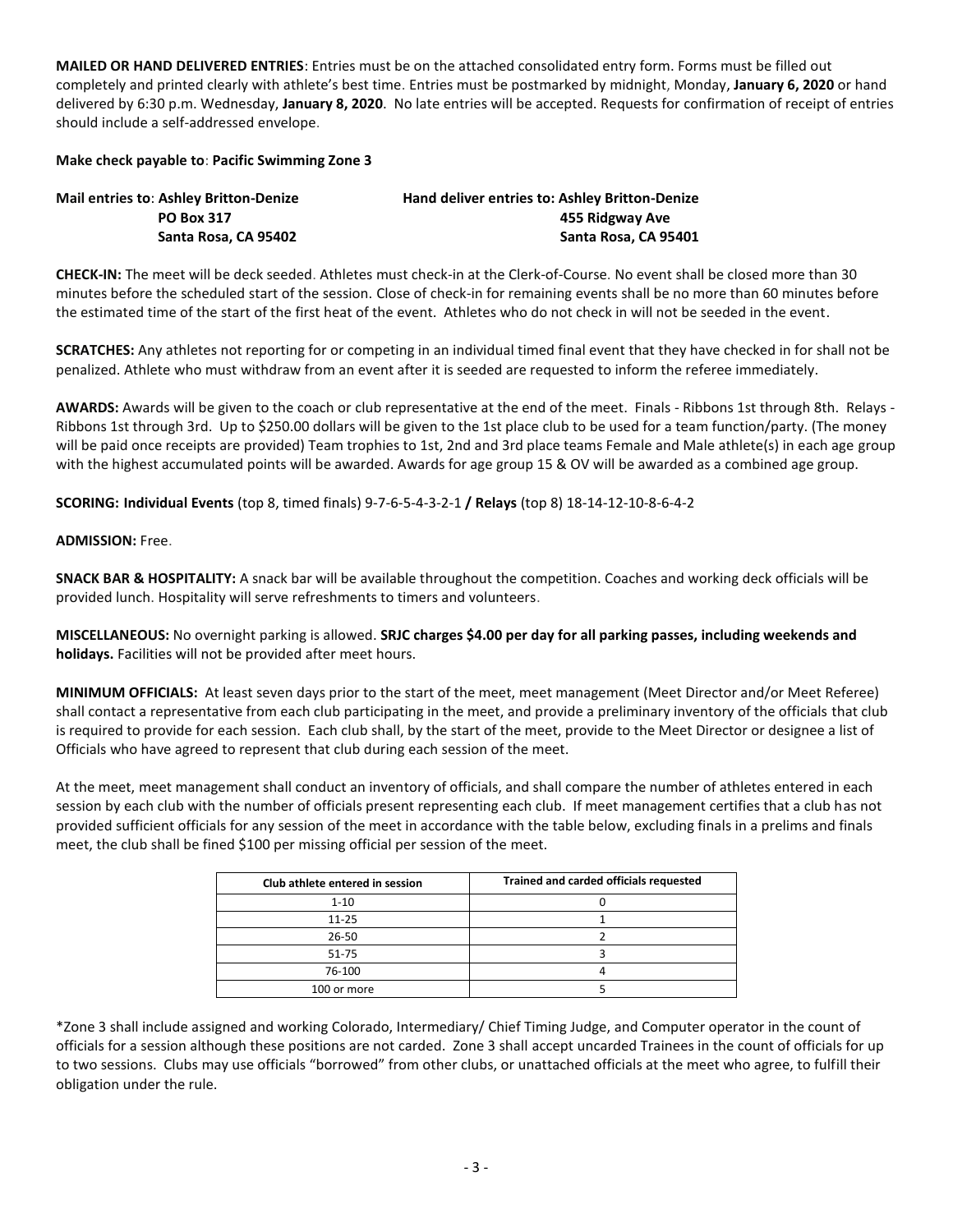|                   | <b>SATURDAY</b>  |                  |           | <b>SUNDAY</b>     |                   |                   |                   |  |  |  |
|-------------------|------------------|------------------|-----------|-------------------|-------------------|-------------------|-------------------|--|--|--|
| <b>8 &amp; UN</b> | $9 - 10$         | 11-12            | 13-18     | 8 & UN            | $9 - 10$          | $11 - 12$         | 13-18             |  |  |  |
| 25 BK             | 50 BK            | 200 FR           | 200 FR    | 50 FL             | 100 FL            | 100 FL            | 200 IM            |  |  |  |
| 50 BR             | 100 BR           | 50 BK            | 100 BR    | 50 BK             | 100 BK            | 100 BK            | 100 FL            |  |  |  |
| 100 MED R         | <b>200 MED R</b> | 100 BR           | 50 BK     | <b>100 FREE R</b> | <b>200 FREE R</b> | <b>200 FREE R</b> | 100 BK            |  |  |  |
| <b>50 FR</b>      | 100 FR           | <b>200 MED R</b> | 200 MED R | 25 BR             | 50 BR             | <b>50 BR</b>      | <b>200 FREE R</b> |  |  |  |
| 25 FL             | 50 FL            | 100 FR           | 100 FR    | <b>25 FR</b>      | 50 FR             | 50 FR             | 50 BR             |  |  |  |
| 100 IM            | 100 IM           | 50 FL            | 50 FL     |                   |                   |                   | <b>50 FR</b>      |  |  |  |
|                   |                  | 100 IM           | 100 IM    |                   |                   |                   |                   |  |  |  |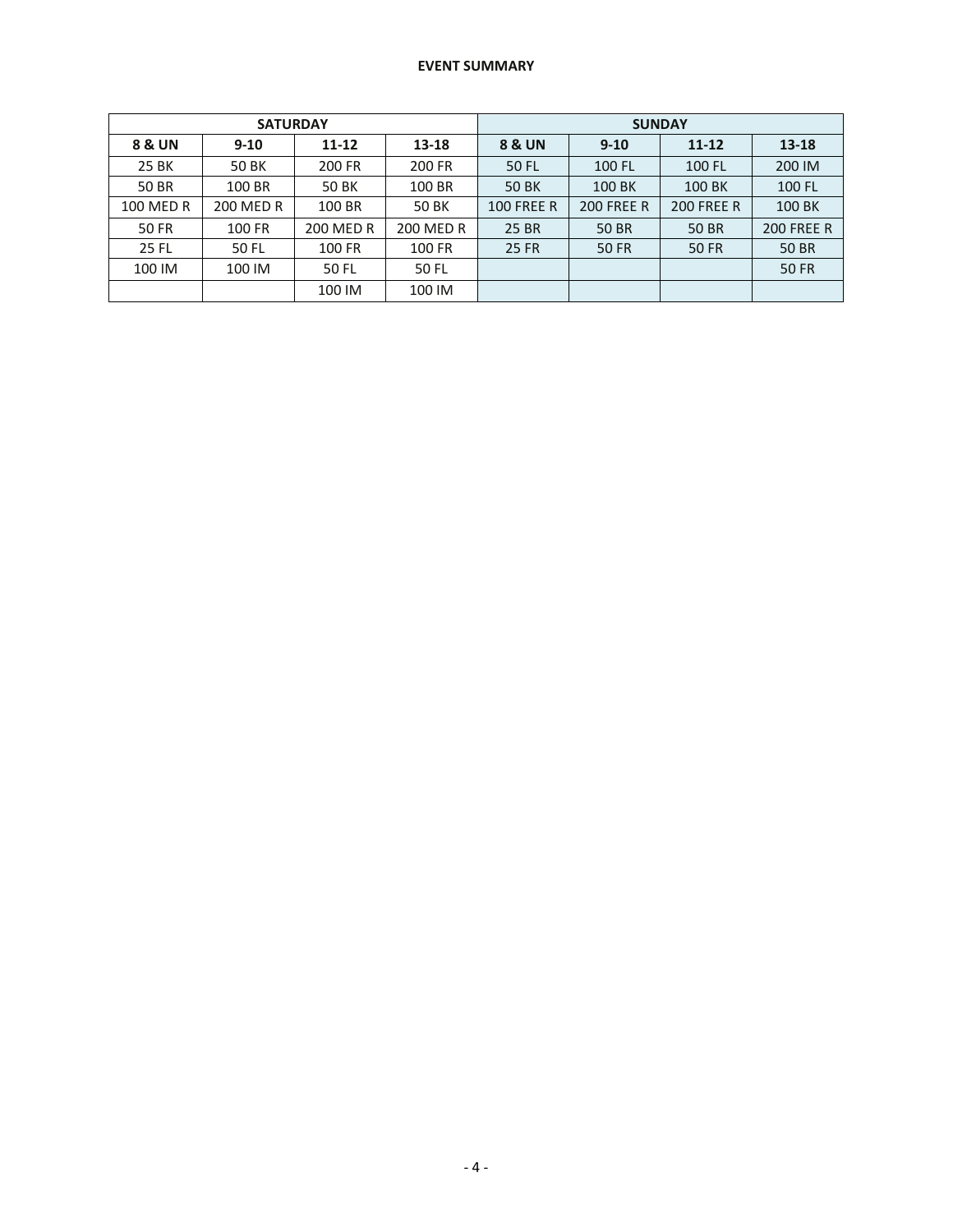|                | Saturday, January 18, 2020                         |                | Sunday, January 19, 2020 |                                                   |
|----------------|----------------------------------------------------|----------------|--------------------------|---------------------------------------------------|
| <b>EVENT#</b>  | <b>EVENT</b>                                       | <b>EVENT#</b>  | <b>EVENT#</b>            | <b>EVENT</b>                                      |
|                | <b>And Time Standard</b>                           |                |                          | <b>And Time Standard</b>                          |
| $\mathbf{1}$   | 11-12 200 Freestyle                                | $\overline{2}$ | 63                       | 15 & Over 200 IM                                  |
|                | Girls: 2:32.79, Boys: 2:28.99                      |                |                          | Girls 2:40.99, Boys 2:29.99                       |
| 3              | 15 & Over 200 Freestyle                            | 4              | 65                       | 13-14 200 IM                                      |
|                | Girls 2:22.99, Boys 2:14.99                        |                |                          | Girls 2:40.99, Boys 2:29.99                       |
| 5              | 13-14 200 Freestyle                                | 6              | 67                       | 11-12 100 Butterfly                               |
|                | Girls 2:22.99, Boys 2:14.99                        |                |                          | Girls 1:21.09, Boys 1:19.19                       |
| $\overline{7}$ | 9-10 50 Backstroke<br><b>OPEN</b>                  | 8              | 69                       | 9-10 100 Butterfly<br>Girls 1:42.49, Boys 1:41.49 |
|                | 8 & Under 25 Backstroke                            |                |                          | 8 & Under 50 Butterfly                            |
| 9              | <b>OPEN</b>                                        | 10             | 71                       | Girls 1:06.59, Boys 1:06.59                       |
|                | 11-12 50 Backstroke                                |                |                          | 13-14 100 Butterfly                               |
| 11             | <b>OPEN</b>                                        | 12             | 73                       | Girls 1:13.69, Boys 1:08.99                       |
|                | 13-14 50 Backstroke                                |                |                          | 15 & Over 100 Butterfly                           |
| 13             | <b>OPEN</b>                                        | 14             | 75                       | Girls 1:13.69, Boys 1:08.99                       |
|                | 15 & Over 50 Backstroke                            |                |                          | 11-12 100 Backstroke                              |
| 15             | <b>OPEN</b>                                        | 16             | 77                       | Girls 1:19.99, Boys 1:19.09                       |
|                | 11-12 100 Breaststroke                             |                |                          | 9-10 100 Backstroke                               |
| 17             | Girls 1:30.59, Boys 1:28.29                        | 18             | 79                       | Girls 1:35.39, Boys 1:32.69                       |
|                | 9-10 100 Breaststroke                              |                |                          | 8 & under 50 Backstroke                           |
| 19             | Girls 1:47.79, Boys 1:44.09                        | 20             | 81                       | Girls 1:05.99, Boys 1:05.99                       |
|                | 8 & Under 50 Breaststroke                          |                |                          | 13-14 100 Backstroke                              |
| 21             | Girls 1:10.19, Boys 1:10.19                        | 22             | 83                       | Girls 1:13.99, Boys 1:08.99                       |
| 23             | 13-14 100 Breaststroke                             | 24             | 85                       | 15 & Over 100 Backstroke                          |
|                | Girls 1:23.99, Boys 1:16.99                        |                |                          | Girls 1:13.99, Boys 1:08.99                       |
| 25             | 15 & Over 100 Breaststroke                         | 26             | 87                       | 11-12 200 Free RELAY                              |
|                | Girls 1:23.99, Boys 1:16.99                        |                |                          |                                                   |
| 27             | 8 & Under 100 Medley RELAY                         | 28             | 89                       | 8 & Under 100 Free RELA                           |
| 29             | 9-10 200 Medley RELAY                              | 30             | 91                       | 9-10 200 Free RELAY                               |
| 31             | 11-12 200 Medley RELAY                             | 32             | 93                       | 13 & Over 200 Free RELAY                          |
| 33             | 13 & Over 200 Medley RELAY                         | 34             | 95                       | 11-12 50 Breaststroke<br><b>OPEN</b>              |
| 35             | 11-12 100 Freestyle<br>Girls 1:08.99, Boys 1:08.39 | 36             | 97                       | 9-10 50 Breaststroke<br><b>OPEN</b>               |
| 37             | 9-10 100 Freestyle                                 | 38             | 99                       | 8 & Under 25 Breast                               |
|                | Girls 1:22.79, Boys 1:21.09                        |                |                          | <b>OPEN</b>                                       |
| 39             | 8 & Under 50 Free                                  | 40             | 101                      | 13-14 50 Breaststroke                             |
|                | Girls: 55.99, Boys 55.99                           |                |                          | <b>OPEN</b>                                       |
| 41             | 13-14 100 Freestyle                                | 42             | 103                      | 15 & Over 50 Breaststrok                          |
|                | Girls 1:04.99, Boys 1:01.09<br>15 & Over 100 Free  |                |                          | <b>OPEN</b><br>11-12 50 Freestyle                 |
| 43             | Girls 1:04.99, Boys 1:01.99                        | 44             | 105                      | <b>OPEN</b>                                       |
|                | 11-12 50 Butterfly                                 |                |                          | 9-10 50 Freestyle                                 |
| 45             | <b>OPEN</b>                                        | 46             | 107                      | <b>OPEN</b>                                       |
|                | 9-10 50 Butterfly                                  |                |                          | 8 & Under 25 Freestyle                            |
| 47             | <b>OPEN</b>                                        | 48             | 109                      | <b>OPEN</b>                                       |
|                | 8 & Under 25 Butterfly                             |                |                          | 13-14 50 Freestyle                                |
| 49             | <b>OPEN</b>                                        | 50             | 111                      | <b>OPEN</b>                                       |
|                | 13-14 50 Butterfly                                 |                |                          | 15 & Over 50 Freestyle                            |
| 51             | <b>OPEN</b>                                        | 52             | 113                      | <b>OPEN</b>                                       |
|                | 15 & Over 50 Butterfly                             |                |                          |                                                   |
| 53             | <b>OPEN</b>                                        | 54             |                          |                                                   |
| 55             | 8 & Under 100 IM                                   | 56             |                          |                                                   |
|                | Girls 2:12.29, Boys 2:12.29                        |                |                          |                                                   |
| 57             | 9-10 100 IM                                        | 58             |                          |                                                   |
|                | Girls: 1:40.99, Boys: 1:40.99                      |                |                          |                                                   |
| 59             | 11-12 100 IM                                       | 60             |                          |                                                   |
|                | Girls: 1:22.99, Boys: 1:18.99                      |                |                          |                                                   |
| 61             | 13 & Over 100 IM                                   | 62             |                          |                                                   |
|                | <b>OPEN</b>                                        |                |                          |                                                   |

|                | Saturday, January 18, 2020        |                |               | Sunday, January 19, 2020             |              |
|----------------|-----------------------------------|----------------|---------------|--------------------------------------|--------------|
| ENT#           | <b>EVENT</b>                      | <b>EVENT#</b>  | <b>EVENT#</b> | <b>EVENT</b>                         | <b>EVENT</b> |
|                | <b>And Time Standard</b>          |                |               | <b>And Time Standard</b>             | #            |
| $\mathbf{1}$   | 11-12 200 Freestyle               | $\overline{2}$ | 63            | 15 & Over 200 IM                     | 64           |
|                | Girls: 2:32.79, Boys: 2:28.99     |                |               | Girls 2:40.99, Boys 2:29.99          |              |
| $\mathbf{3}$   | 15 & Over 200 Freestyle           | 4              | 65            | $13 - 14200$ IM                      | 66           |
|                | Girls 2:22.99, Boys 2:14.99       |                |               | Girls 2:40.99, Boys 2:29.99          |              |
| 5              | 13-14 200 Freestyle               | 6              | 67            | 11-12 100 Butterfly                  | 68           |
|                | Girls 2:22.99, Boys 2:14.99       |                |               | Girls 1:21.09, Boys 1:19.19          |              |
| $\overline{7}$ | 9-10 50 Backstroke                | 8              | 69            | 9-10 100 Butterfly                   | 70           |
|                | <b>OPEN</b>                       |                |               | Girls 1:42.49, Boys 1:41.49          |              |
| $\overline{9}$ | 8 & Under 25 Backstroke           | 10             | 71            | 8 & Under 50 Butterfly               | 72           |
|                | <b>OPEN</b>                       |                |               | Girls 1:06.59, Boys 1:06.59          |              |
| 11             | 11-12 50 Backstroke               | 12             | 73            | 13-14 100 Butterfly                  | 74           |
|                | <b>OPEN</b>                       |                |               | Girls 1:13.69, Boys 1:08.99          |              |
| 13             | 13-14 50 Backstroke               | 14             | 75            | 15 & Over 100 Butterfly              | 76           |
|                | <b>OPEN</b>                       |                |               | Girls 1:13.69, Boys 1:08.99          |              |
|                | 15 & Over 50 Backstroke           | 16             | 77            | 11-12 100 Backstroke                 | 78           |
| 15             | <b>OPEN</b>                       |                |               | Girls 1:19.99, Boys 1:19.09          |              |
|                | 11-12 100 Breaststroke            |                |               | 9-10 100 Backstroke                  |              |
| 17             | Girls 1:30.59, Boys 1:28.29       | 18             | 79            | Girls 1:35.39, Boys 1:32.69          | 80           |
|                | 9-10 100 Breaststroke             |                |               | 8 & under 50 Backstroke              |              |
| 19             | Girls 1:47.79, Boys 1:44.09       | 20             | 81            | Girls 1:05.99, Boys 1:05.99          | 82           |
|                | 8 & Under 50 Breaststroke         |                |               | 13-14 100 Backstroke                 |              |
| 21             | Girls 1:10.19, Boys 1:10.19       | 22             | 83            | Girls 1:13.99, Boys 1:08.99          | 84           |
|                | 13-14 100 Breaststroke            |                |               | 15 & Over 100 Backstroke             |              |
| 23             | Girls 1:23.99, Boys 1:16.99       | 24             | 85            | Girls 1:13.99, Boys 1:08.99          | 86           |
|                | 15 & Over 100 Breaststroke        |                |               |                                      |              |
| 25             | Girls 1:23.99, Boys 1:16.99       | 26             | 87            | 11-12 200 Free RELAY                 | 88           |
| 27             | 8 & Under 100 Medley RELAY        | 28             | 89            | 8 & Under 100 Free RELAY             | 90           |
| 29             | 9-10 200 Medley RELAY             | 30             | 91            | 9-10 200 Free RELAY                  | 92           |
| 31             |                                   | 32             | 93            | 13 & Over 200 Free RELAY             | 94           |
|                | 11-12 200 Medley RELAY            |                |               |                                      |              |
| 33             | 13 & Over 200 Medley RELAY        | 34             | 95            | 11-12 50 Breaststroke<br><b>OPEN</b> | 96           |
|                | 11-12 100 Freestyle               |                |               | 9-10 50 Breaststroke                 |              |
| 35             | Girls 1:08.99, Boys 1:08.39       | 36             | 97            | <b>OPEN</b>                          | 98           |
|                | 9-10 100 Freestyle                |                |               | 8 & Under 25 Breast                  |              |
| 37             | Girls 1:22.79, Boys 1:21.09       | 38             | 99            | <b>OPEN</b>                          | 100          |
|                | 8 & Under 50 Free                 |                |               | 13-14 50 Breaststroke                |              |
| 39             | Girls: 55.99, Boys 55.99          | 40             | 101           | <b>OPEN</b>                          | 102          |
|                | 13-14 100 Freestyle               |                |               | 15 & Over 50 Breaststroke            |              |
| 41             | Girls 1:04.99, Boys 1:01.09       | 42             | 103           | <b>OPEN</b>                          | 104          |
|                | 15 & Over 100 Free                |                |               | 11-12 50 Freestyle                   |              |
| 43             | Girls 1:04.99, Boys 1:01.99       | 44             | 105           | <b>OPEN</b>                          | 106          |
|                |                                   |                |               |                                      |              |
| 45             | 11-12 50 Butterfly<br><b>OPEN</b> | 46             | 107           | 9-10 50 Freestyle<br><b>OPEN</b>     | 108          |
|                |                                   |                |               |                                      |              |
| 47             | 9-10 50 Butterfly                 | 48             | 109           | 8 & Under 25 Freestyle               | 110          |
|                | <b>OPEN</b>                       |                |               | <b>OPEN</b>                          |              |
| 49             | 8 & Under 25 Butterfly            | 50             | 111           | 13-14 50 Freestyle                   | 112          |
|                | <b>OPEN</b>                       |                |               | <b>OPEN</b>                          |              |
| 51             | 13-14 50 Butterfly                | 52             | 113           | 15 & Over 50 Freestyle               | 114          |
|                | <b>OPEN</b>                       |                |               | <b>OPEN</b>                          |              |
| 53             | 15 & Over 50 Butterfly            | 54             |               |                                      |              |
|                | <b>OPEN</b>                       |                |               |                                      |              |
| 55             | 8 & Under 100 IM                  | 56             |               |                                      |              |
|                | Girls 2:12.29, Boys 2:12.29       |                |               |                                      |              |
| 57             | 9-10 100 IM                       | 58             |               |                                      |              |
|                | Girls: 1:40.99, Boys: 1:40.99     |                |               |                                      |              |
| 59             | 11-12 100 IM                      | 60             |               |                                      |              |
|                | Girls: 1:22.99, Boys: 1:18.99     |                |               |                                      |              |
| 61             | 13 & Over 100 IM                  | 62             |               |                                      |              |
|                | <b>OPEN</b>                       |                |               |                                      |              |